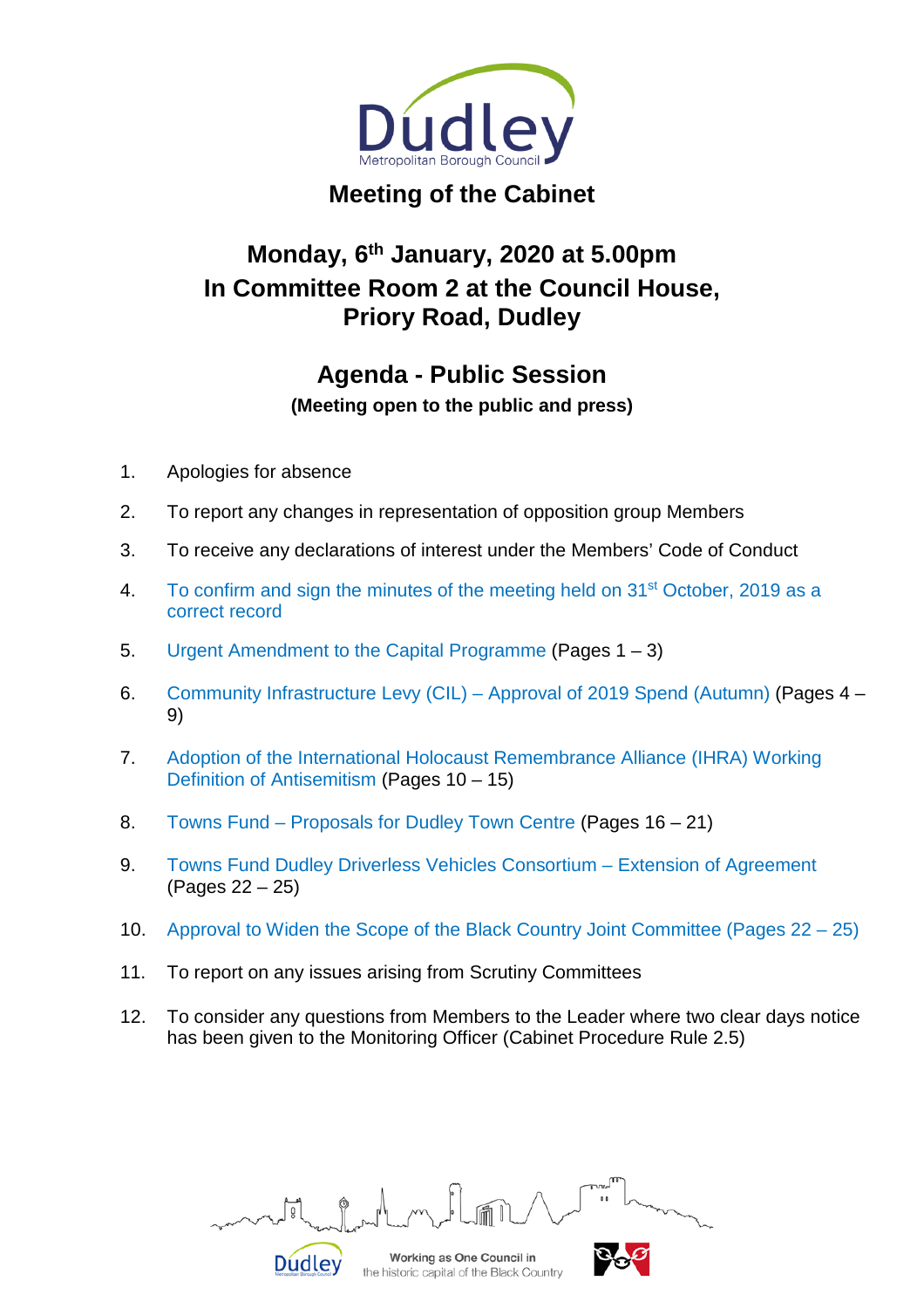#### **Distribution:**

#### **Members of the Cabinet:**

Councillor P Harley (Leader – Chair) Councillor D Vickers (Deputy Leader – Vice-Chair) Councillors N Barlow, R Buttery, S Clark, I Kettle, A Lees, S Phipps, K Shakespeare and L Taylor

### **Opposition Group Members nominated to attend meetings of the Cabinet:**

All Shadow Cabinet Members are invited to attend Cabinet meetings (to speak but not vote)

ee/ge

**Chief Executive Dated: 23rd December, 2019**

 $\mathbb{F}^2$ Working as One Council in **Dudley** the historic capital of the Black Country